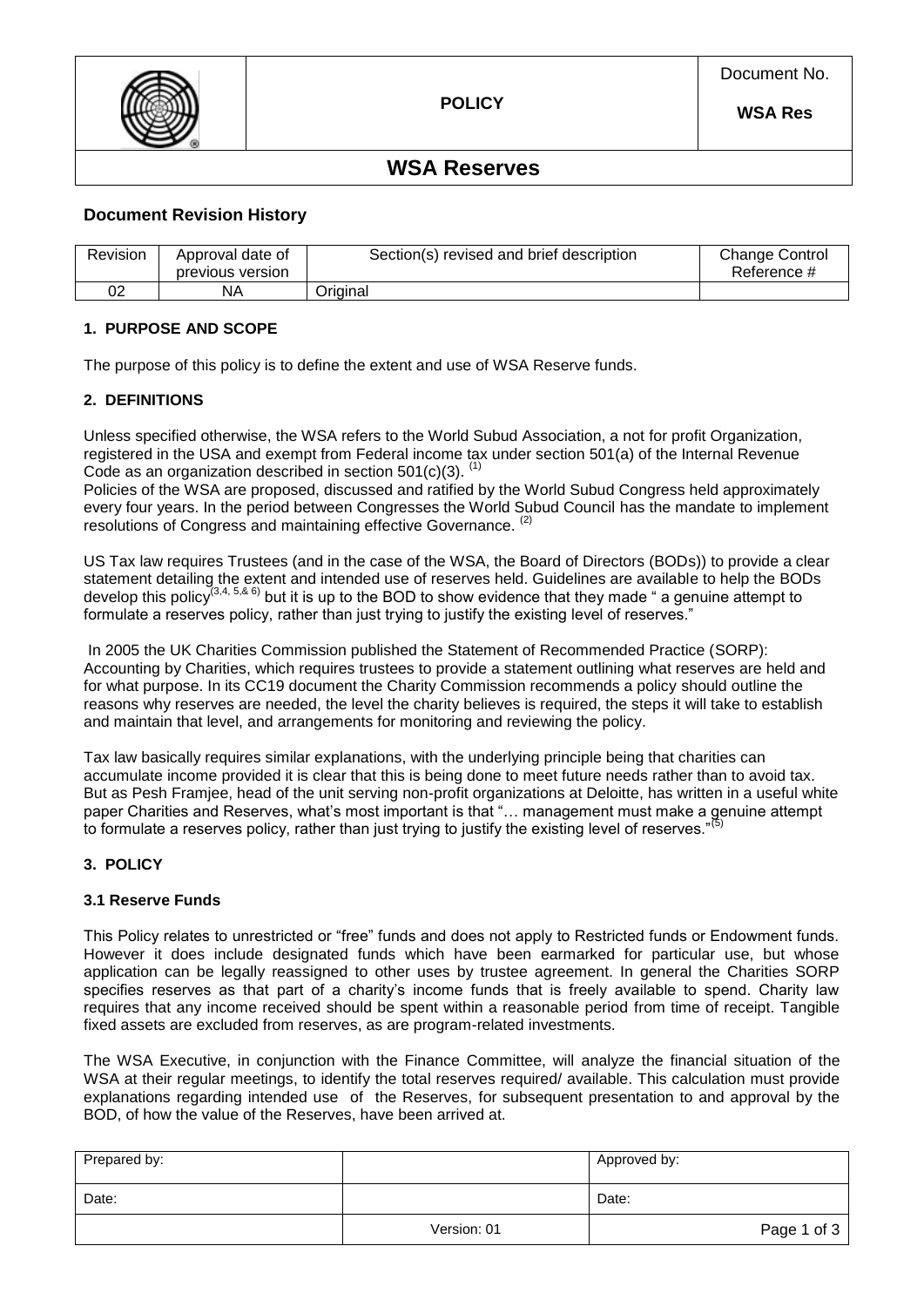

## **Calculation of Reserves**

### **3.2 Calculation of Reserves:** *to be updated annually*

In making their assessment of the extent of Reserves, the Finance Committee should:

- Not include endowment funds or designated funds.
- Exclude Funds committed for Programs (eg. World Congress preparation).
- Deduct Program-related investments.
- Exclude Funds required for asset maintenance
- Calculate a reasonable Contingency for WSA operations.
- Calculate a reasonable Contingency for WSA programs.

### **3.3 Assessment of Reserves**

Having arrived at a calculation of the value of Reserves, the WSA Executive should provide a report to the BOD to justify the requirement for the value of Reserves. The BOD together with the rest of the WSC, have the responsibility for evaluating the value of the Reserves to be held and the policy for the year ahead. This process would happen once every year at the annual meeting of the WSC.

During the year between WSC annual meetings, the BOD will monitor the Reserves and in the light of circumstances may change the evaluation of the value of the Reserves.

### **4. REFERENCES & RELATED DOCUMENTS**

| <b>Regulatory</b> | (1) IRS Directive April 19 <sup>th</sup> 1990 to Harun Murray<br>(2) WSA Handbook v10, January 2010<br>(3) Charities and Reserves (CC19) UK Charities Commission, 2008.<br>(4) Maintaining Sufficient Reserves to Protect your not-for-profit organization -<br>2010, Frank L. Kurre, Grant Thornton LLP.<br>(5) Charities and Reserves, 2006, Pesh Framjee, Deloitte<br>(6) Charity Times - Balancing the Equation, Aug 2006 |
|-------------------|-------------------------------------------------------------------------------------------------------------------------------------------------------------------------------------------------------------------------------------------------------------------------------------------------------------------------------------------------------------------------------------------------------------------------------|
| Related           |                                                                                                                                                                                                                                                                                                                                                                                                                               |

|  | Version: 01<br>. | $P$ age $\sim$<br>∵ ot J |
|--|------------------|--------------------------|
|--|------------------|--------------------------|